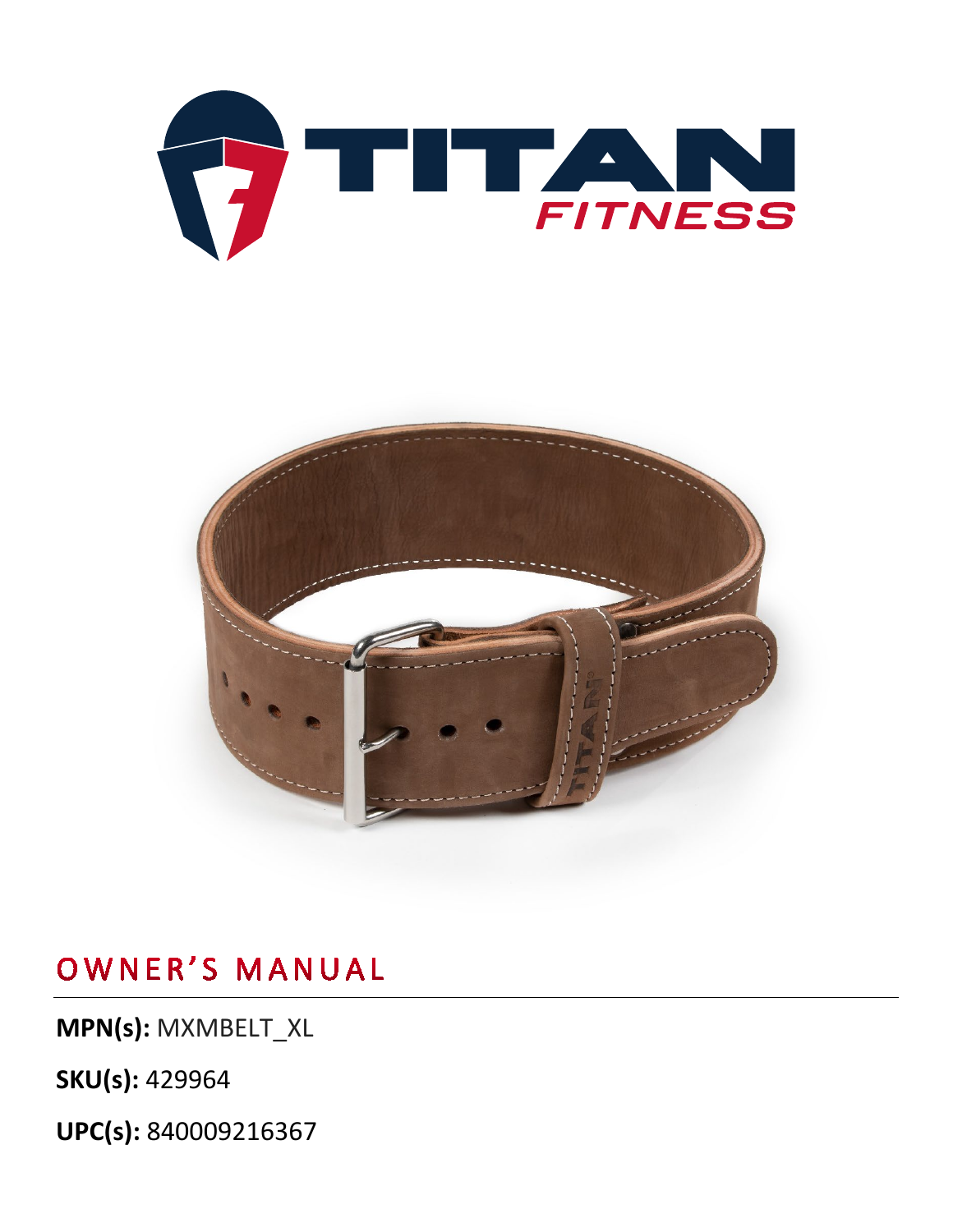## **HOW TO MEASURE YOUR BELT SIZE**

MEASURE WEARING YOUR CLOTHING WHERE THE BELT WILL BE WORN.

#### **NOTE: THIS IS NOT YOUR PANTS WAIST SIZE**



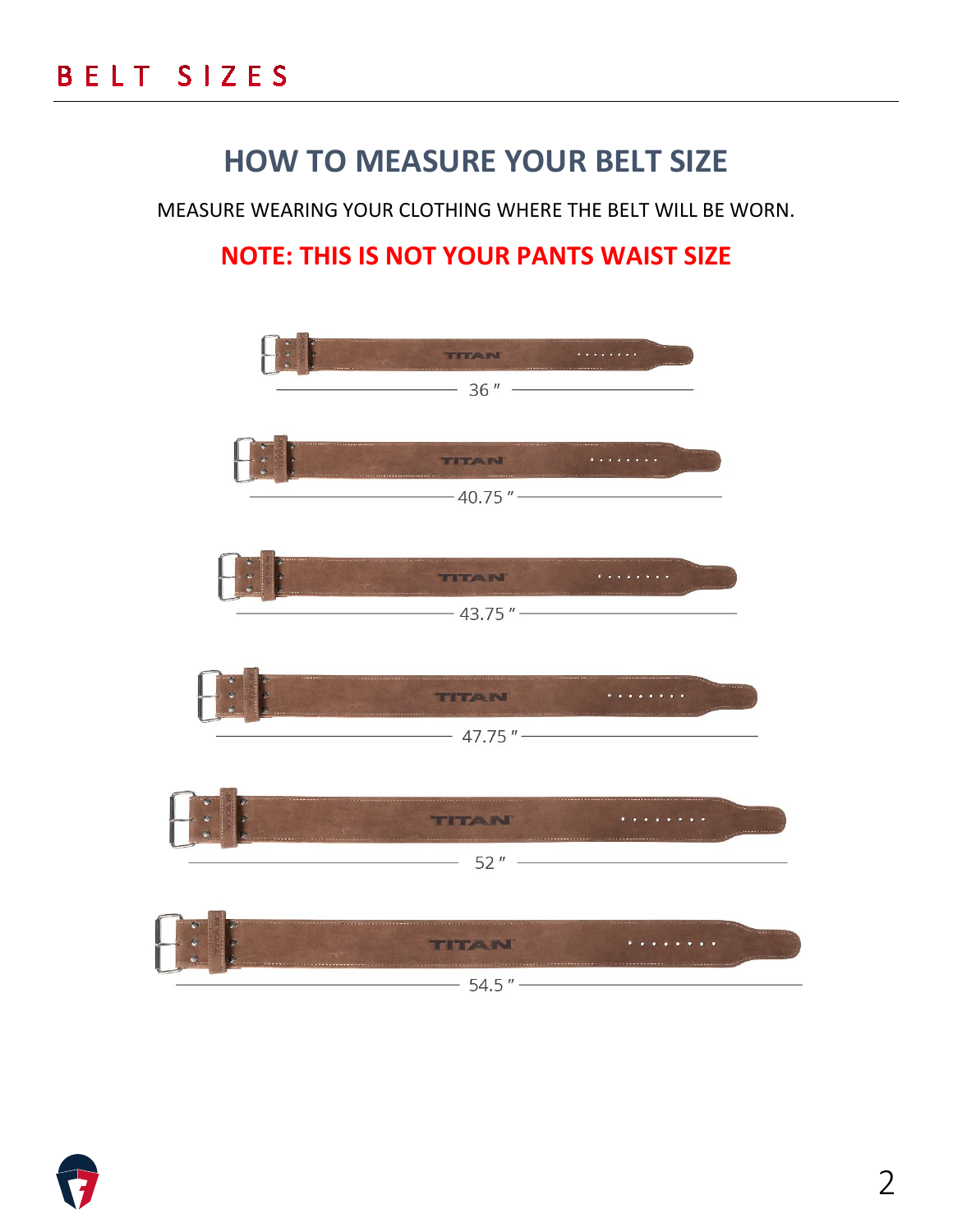



| <b>KEY</b> | <b>BOX</b> | <b>DESCRIPTION</b>                   | <b>OTY</b> |
|------------|------------|--------------------------------------|------------|
| (1)        |            | <b>METAL PRONG BUCKLE</b>            |            |
| (2)        |            | <b>METAL RIVETS</b>                  |            |
| (3)        |            | <b>VEGETABLE-TANNED LEATHER BELT</b> |            |

## ASSEMBLY INSTRUCTIONS

− No Assembly Instructions Required.